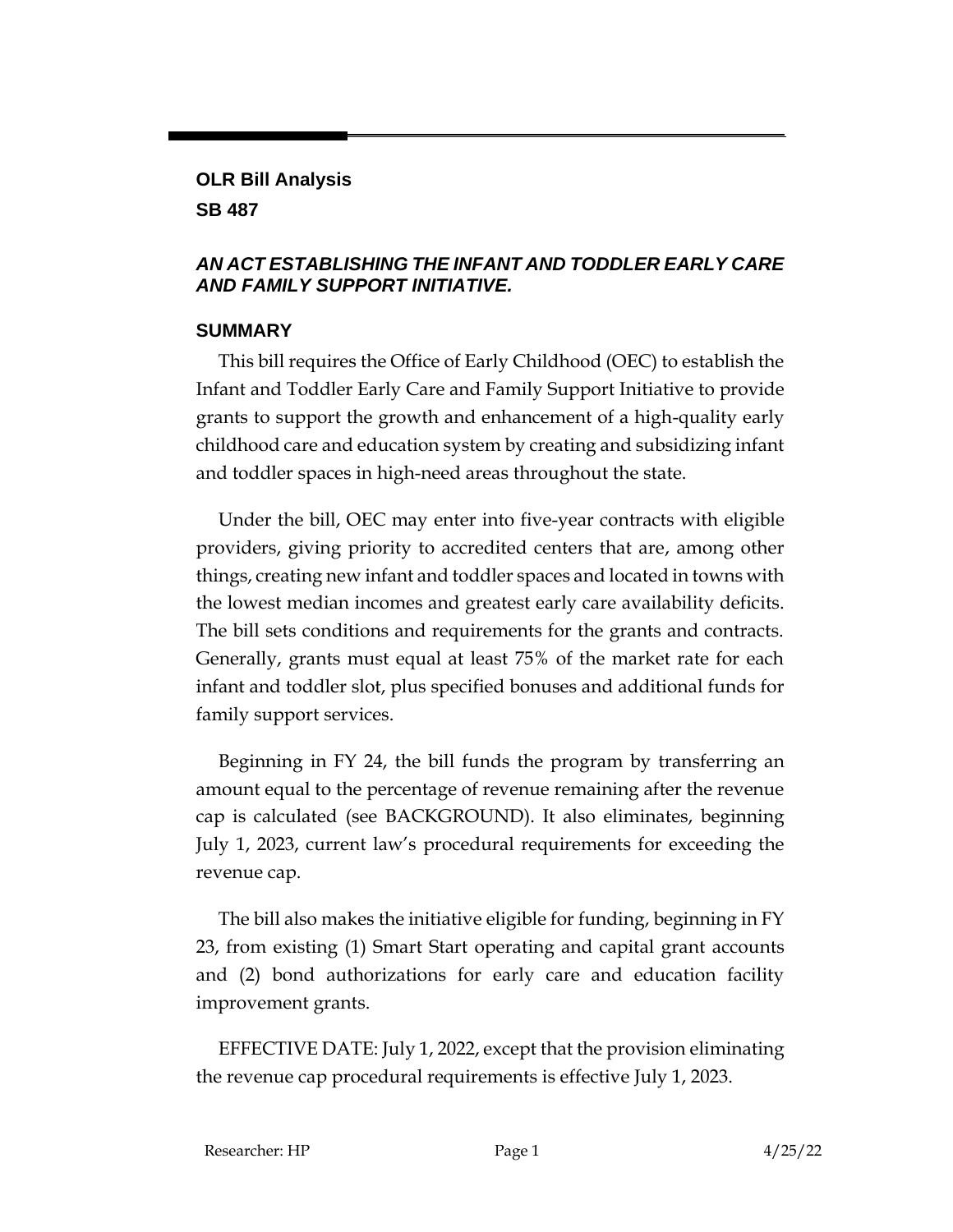# **PROGRAM ELIGIBILITY AND ADMINISTRATION**  *Eligibility and Selection*

Under the bill, OEC must provide grants through the initiative to "child care services providers" and "staffed family child care networks." A child care services provider is a child care center, child care home, or family child care home that provides child care services (see BACKGROUND). A staffed family child care network is a group of family child care homes supported by OEC for sharing and coordinating administrative and child care services.

The bill requires OEC to establish standards for the initiative, which may include (1) guidelines for child-staff interaction, (2) lesson plans, (3) parental involvement, (4) staff qualifications, and (5) training and curriculum content, including preliteracy development.

*Priority.* When selecting providers, the commissioner must give priority to providers that are:

- 1. located in towns with the lowest median household income and greatest deficit of "early care availability" (i.e., a town's ratio of infant and toddler spaces available in licensed child care centers and family child care homes for every 100 children under age three);
- 2. creating new infant and toddler spaces;
- 3. accredited by the National Association for the Education of Young Children, National Association for Family Child Care, a Head Start on-site program review instrument, or otherwise meeting OEC-established criteria; and
- 4. licensed to individuals who reflect the demographics of the infant and toddler population in the community in which the provider is located.

#### *Contracts and Grants*

The bill allows OEC to enter into five-year contracts with child care service providers or staffed family child care networks to create new or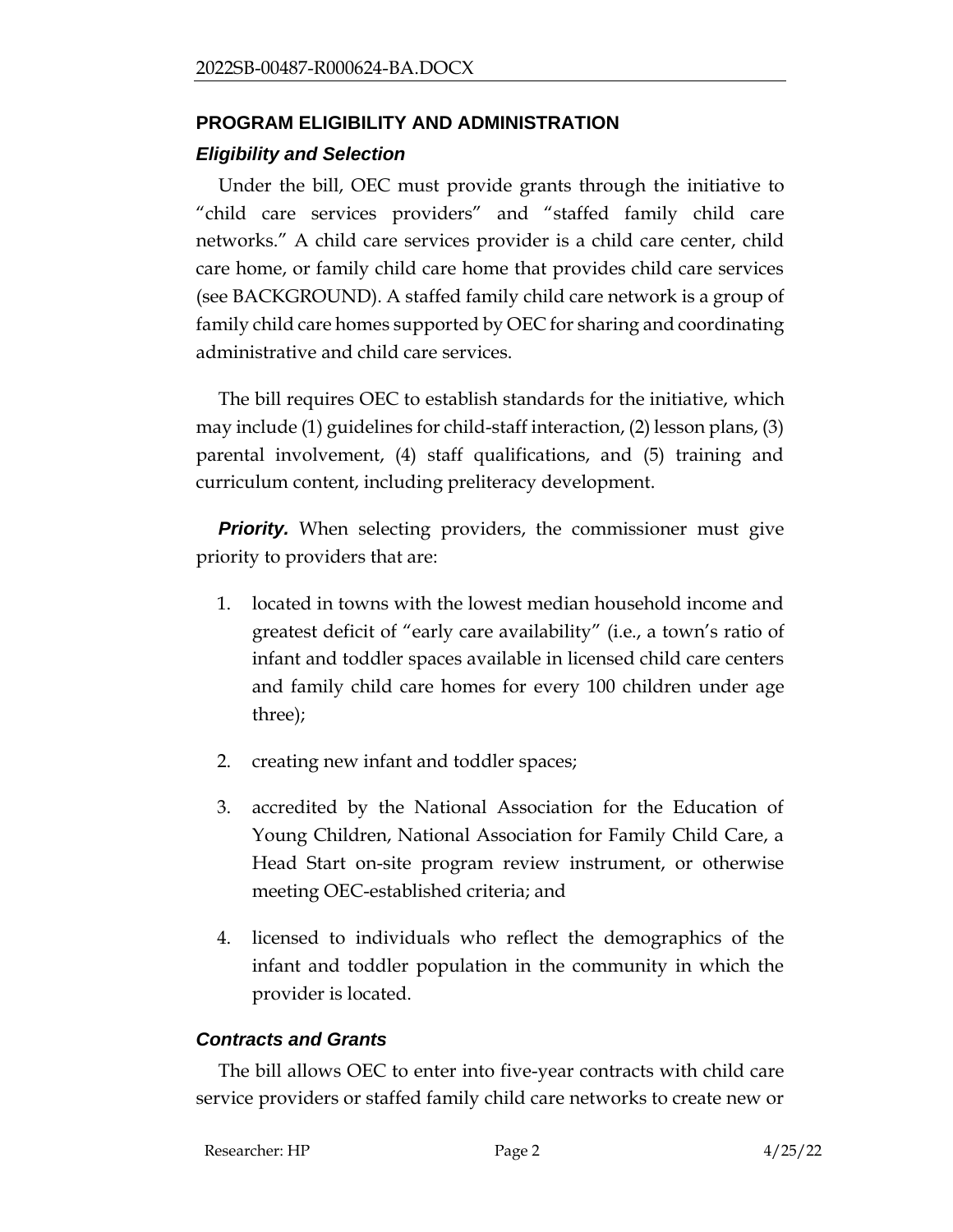support existing infant and toddler spaces in child care centers, group child care homes, and family child care homes. The contracts must provide (1) a grant for each infant and toddler space in an amount at least equal to 75% of the market rate, as OEC determines pursuant to the current market rate study required under federal law (presumably the Child Care and Development Block Grant Act, see BACKGROUND), and (2) a bonus of 25% of this grant to any child care service provider that is accredited (as described above).

If the contracted provider is nonaccredited, then OEC must provide additional support to help the provider get accredited within three years after entering into the contract.

The bill also requires that the contracts provide access to and support for family support services totaling at least 10% of the total grant amount. These services include parenting support; information about child development; and assistance to help parents complete their education, learn English, enroll in a job training program, or find a job.

#### **PROGRAM FUNDING**

#### *Revenue Cap Transfer*

Beginning in FY 24, the bill annually transfers to the early care and family support account (see below) an amount equal to the percentage of revenue remaining after the revenue cap is calculated. It requires the Office of Policy and Management to make these funds available quarterly.

The bill eliminates current law's procedural requirements for exceeding the revenue cap. Currently, the legislature may not exceed the cap unless the (1) governor declares an emergency or the existence of extraordinary circumstances and at least three-fifths of the members of each house vote to exceed the percentage for such purposes and (2) appropriation is for the fiscal year in progress only.

#### *Initiative Account*

The bill establishes the "early care and family support account" as a separate, nonlapsing General Fund account. It must contain any money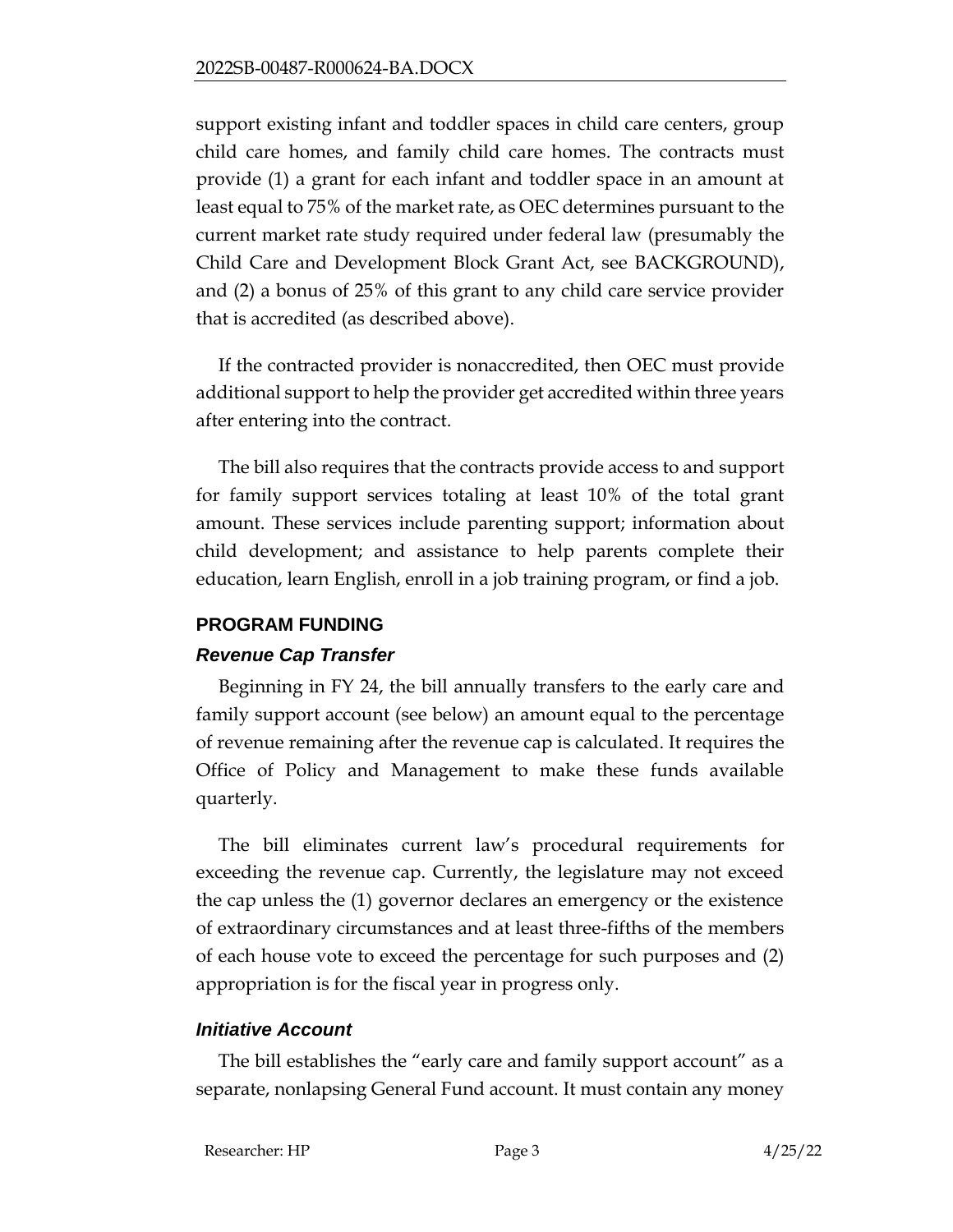the law requires to be deposited in it and must be used by OEC for the initiative the bill establishes.

Under the bill, OEC may use a portion of account funds to do the following:

- 1. provide technical assistance to child care providers planning to expand infant and toddler spaces, including business planning, accreditation support, predevelopment expenses for renovations to an existing building or for new construction, and developing standardized plans and prefabricated buildings;
- 2. develop family support services; and
- 3. develop data collection and evaluation tools for continuous program improvement.

The bill limits the portion of funds that may be used for the above purposes to (1) 50% for FY 24, (2) 35% for FY 25, and (3) 20% in FY 26. Then, beginning with FY 27, OEC may spend up to 10% of account funds for program evaluation, quality improvement, and capacity expansion.

## *Bonds and Smart Start Accounts*

Existing law authorizes bonds for early care and education facility improvement grants, including \$10 million effective in each of FYs 23 and 24. Under current law, OEC may use these bond proceeds for, among other things, expanding the delivery of child care services to infants and toddlers where a demonstrated need exists. Under the bill, OEC may instead use these funds to expand infant and toddler child care services under the initiative the bill establishes. As under existing law, these bond proceeds may also be used for Smart Start, Even Start, and the school readiness program, among other purposes.

The bill also allows the OEC commissioner to use funds in the smart start operating and capital grants accounts for the initiative the bill establishes. The Smart Start program provides competitive grants to school districts to establish or expand public preschool programs.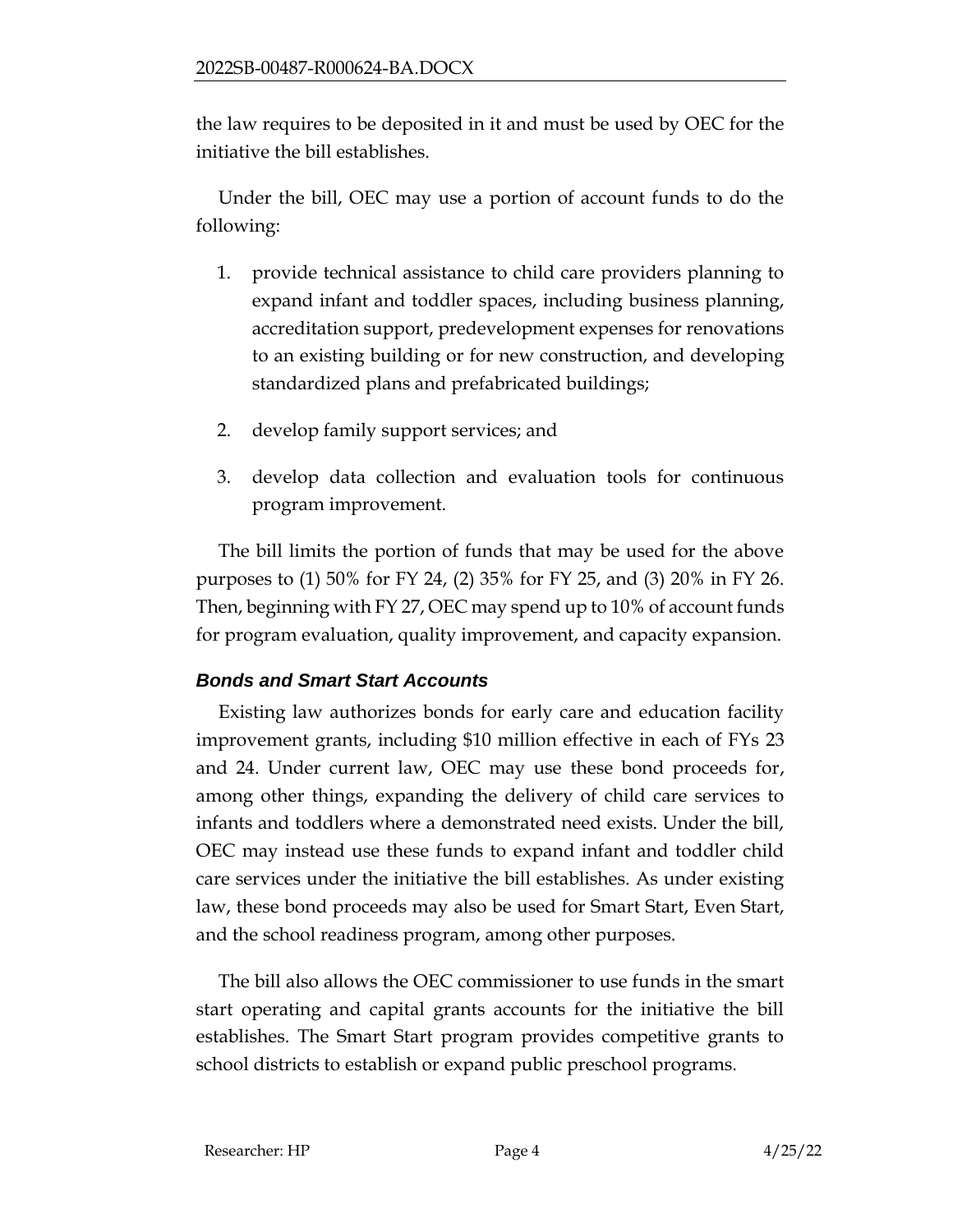#### **BACKGROUND**

#### *Child Care Centers and Homes*

A "child care center" offers or provides supplementary care to more than 12 children outside their own homes on a regular basis.

A "group child care home" offers or provides supplementary care (1) to between seven and 12 children on a regular basis or (2) meets the family day care home definition except that it is not in a private family home.

A "family child care home" is a private family home caring for up to six children, including the provider's own children, not in school fulltime, where the child is cared for between three and 12 hours per day on a regular basis (CGS § 19a-77).

### *Market Rate Survey Under Child Care and Development Block Grant Act*

The Child Care and Development Block Grant (CCDBG) Act authorizes the federal child care subsidy program known as the Child Care and Development Fund (CCDF), which funds the Connecticut Care 4 Kids program. Under the CCDF program, payment rates must be set at a level that ensures equal access for eligible children to childcare services that are comparable to services provided to ineligible children. To ensure adequate payment levels, lead agencies (OEC in Connecticut) must conduct a market rate survey or develop an alternative methodology within two years of adopting their three-year CCDF plan (49 C.F.R. § 98.45 (c)).

#### *Revenue Cap and Bond Lock*

The "revenue cap" prohibits the legislature from authorizing General Fund and Special Transportation Fund appropriations in any fiscal year that exceed a specified percentage of the estimated revenues included in the budget act, except under specific conditions. The percentage decreases in steps from 99.5% in FY 20 to 98% in FY 26 and thereafter (CGS § 2-33c). (It is 98.5% in FY 24.)